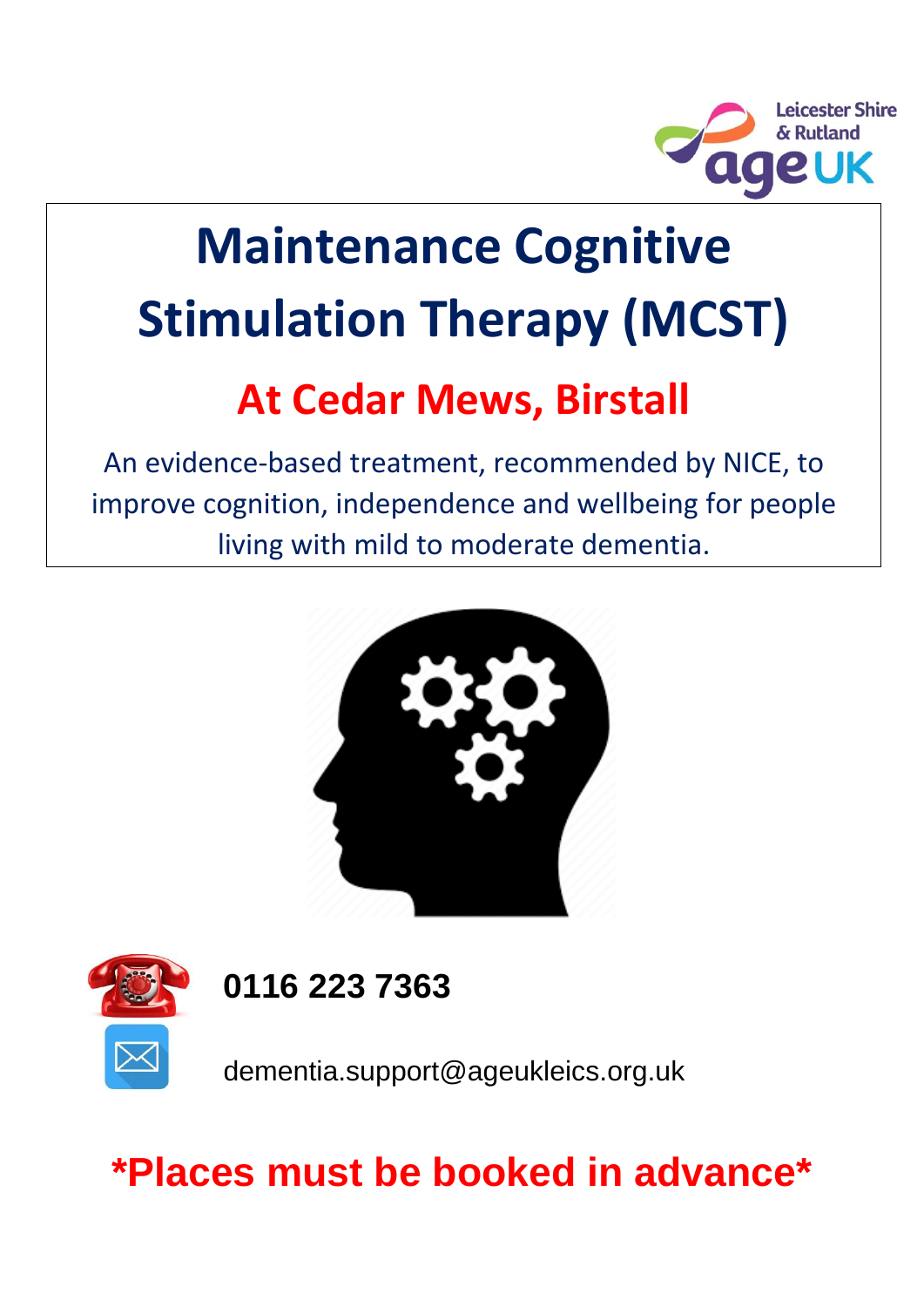#### **What is MCST?**

Maintenance Cognitive Stimulation Therapy (MCST) provides meaningful and stimulating group activities which are proven to help maintain memory and mental functioning. The groups provide a fun, supportive environment where people can build new friendships.

Evidence based activities are used, including discussions, reminiscence, word games, quizzes, physical activities, creative and musical activities.

#### **Intended outcomes**

- Increased quality of life
- Increased confidence in social situations
- Having fun and increasing levels of happiness.
- A sense of belonging and making new friendships.
- Increased confidence in ability to try new things.
- Improvements in communication, including reading and writing.
- Improvements in memory and mental ability.
- Increase in energy and levels of physical activity.

#### **Monitoring your progress**

Regular evaluation will take place to assess your cognition and wellbeing. We will work with you and tailor sessions, to maximise the benefit of you attending the programme. We also welcome contact with people involved in your support and care.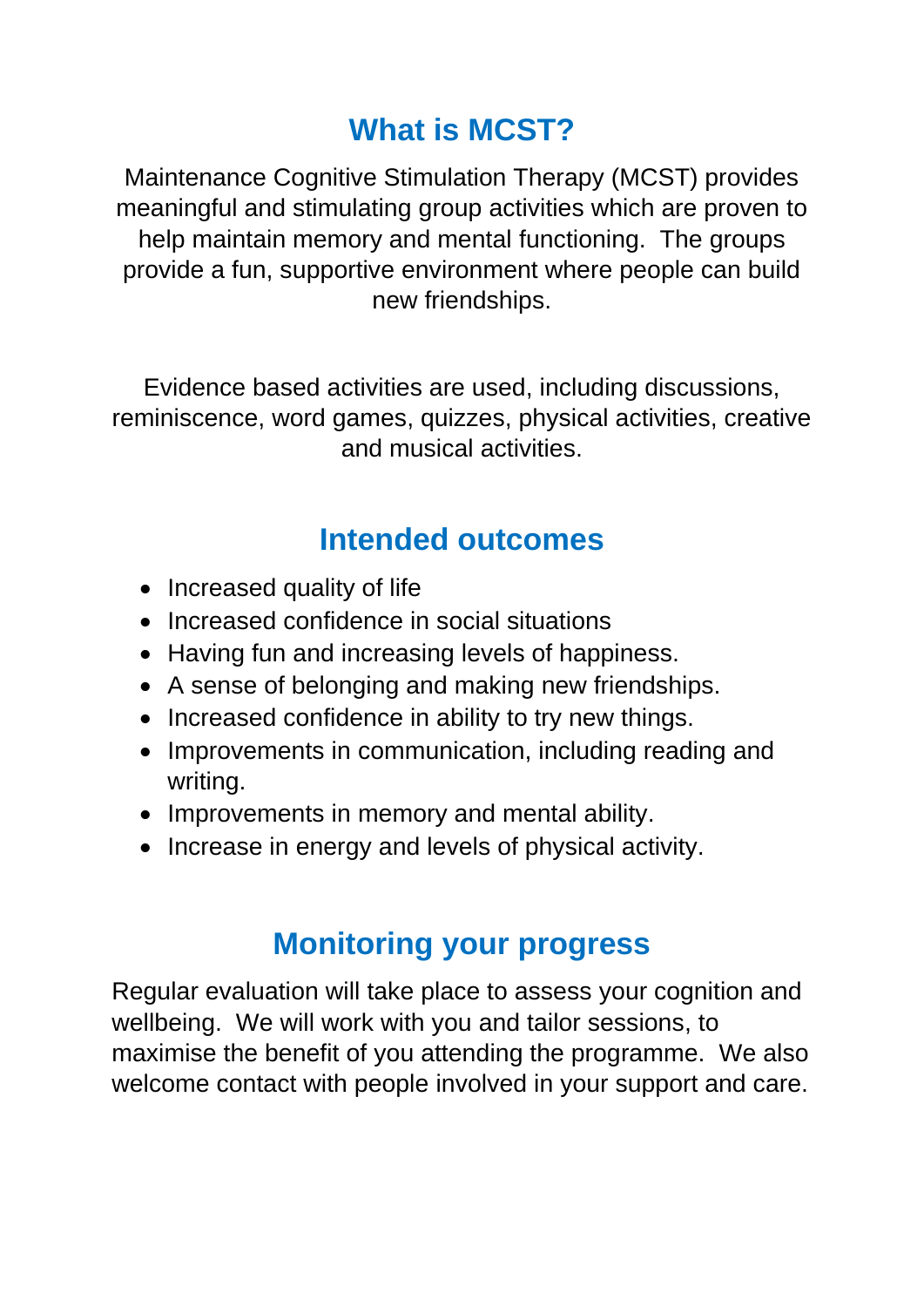#### **Where & When**

# **Starts on 11th July 2022 for 24 weeks Every Monday, 11.00am-12.30pm Cedar Mews Care Home, Hallam Fields Rd, Birstall, Leicester LE4 3LX**

### **Session Facilitators**

Sessions will be delivered by staff within the Dementia Support Service of Leicester City & Leicestershire who have undertaken specialist training to deliver MCST.

# **Eligibility**

#### **You are eligible for our MCST programmes if you:**

- Live in Leicester City or Leicestershire.
- Have a diagnosis of any type of dementia OR
- Have a diagnosis of Mild Cognitive Impairment.

# **Group for carers / supporters**

- You may receive support or care from someone. If so, they are able to attend a Carers' Social Group in a separate room whilst you attend your MCST session.
- The Carers' Social Group will provide information and support to those who attend.